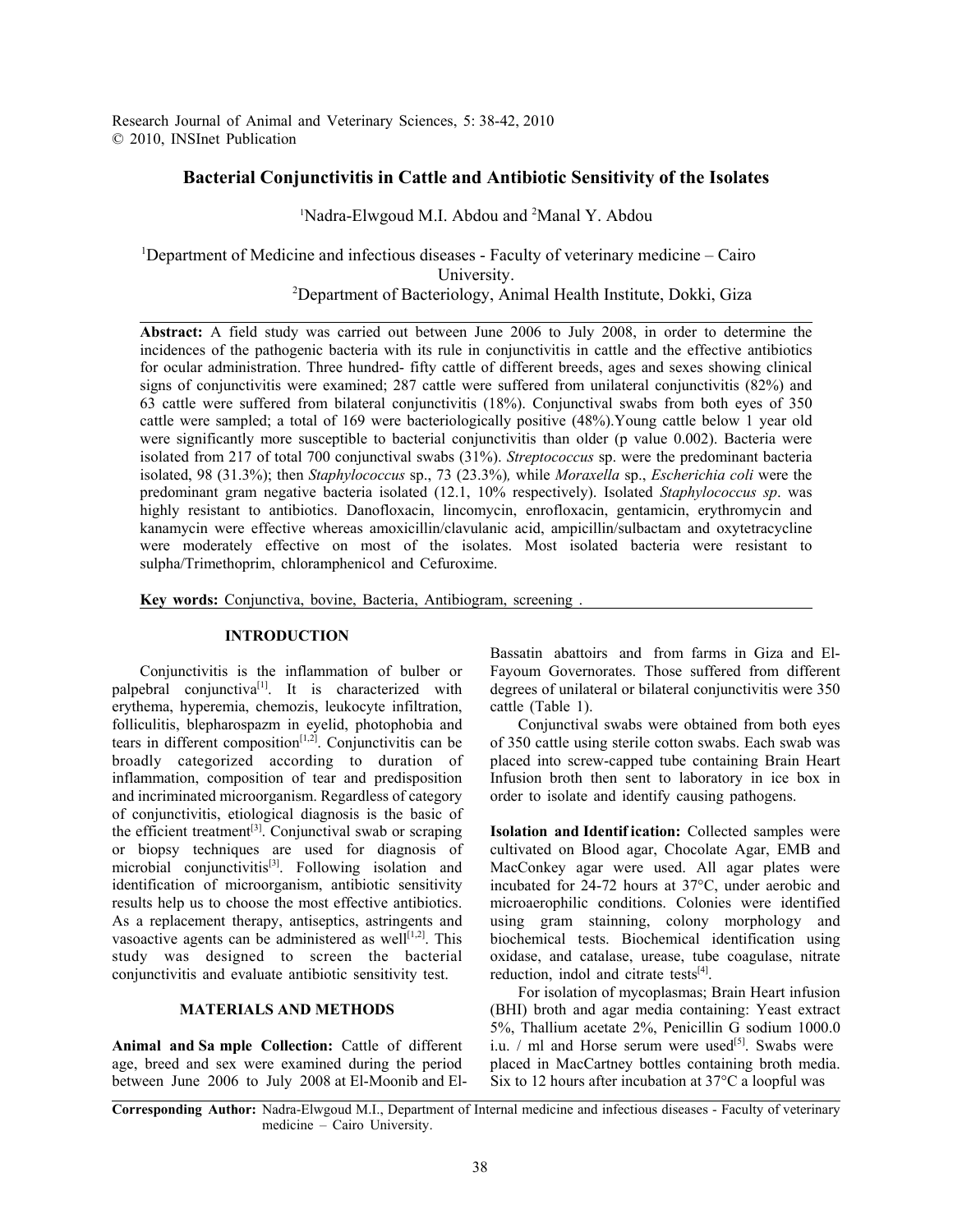removed and inoculated on agar plates. The inocula which did not show growth on the agar were blindly passage twice. Digitonin test was used for differentiation between Mycoplasma and Acholeplasma Genera<sup>[6]</sup>.

Antibiotic sensitivity discs provided by Oxoid were used in order to determine the sensitivity of the isolated and identified microorganisms to antibiotics. The used discs are enumarated in Vable (2). Antibiotic resistance of the isolated and identified bacteria was assessed using the disc agar diffusion test[7]. To do so, colonies were placed into tubes containing Triptic Soy Broth. The tubes were incubated for 5-6 hours at 37°C. Following incubation, with standard 0.5 of Mc Farland, colony forming unit was determined if it was equal to 1x  $(10)<sup>8</sup>$ per milliliter. Colonies were sprinkled to the surface area of Mueller Hinton Agar adjusted suspensions blurriness by sterile swabs. For accurate placement of antibiotic discs Oxoid disc dispenser were used then the plates incubated at 37°C for 18-24 h. After the incubation, the zone diameters surrounding the discs were measured. The zone diameters were evaluated by comparing the values  $(M2 \text{ A}4)^{[7]}$ .

The antibiotic susceptibility of the mycoplasma isolates was done by the determination of the minimal inhibitory concentration (MIC) values instead the disc diffusion test $[8,9]$ .

**Statistical Method:** Chi square at confidence interval 95% was performed. (Statistix, version 8.0 copyright 1985-2003 analytical software).

#### **RESULTS AND DISCUSSION**

.

**Results:** Out of 350 cattle suffered for conjunctivitis; 287 cattle showed unilateral conjunctivitis (82%) and 63 cattle showed bilateral conjunctivitis (18%). A total of 169 were bacteriologically positive (48%);Table 3. Young cattle  $\leq 1$  year old were significantly more susceptible to bacterial conjunctivitis than older  $(62\%$ in young animals -105 out of 171- and 36% in older - 64 out of 179-) p value 0.002.While both sex was similar in prevalence of bacterial conjunctivitis 50% in male (108 out of 216) and 46% in female (61 out of 134) p value 0.07.

Of 700 eye swabs, microorganisms were isolated from 217 (31%) as shown in Table 3. These positive eye swabs yield 313 isolates either as single or mixed infection with other bacteria.

Different isolated and identified microorganisms from both eyes of 350 cattle are listed in Table 4. *Streptococcus* sp. were the predominant bacteria isolated, 98 (31.3%); then *Staphylococcus* sp., 73 (23.3%). Also *Moraxella* sp., *Escherichia coli*, *Corynebacterium* sp., *Pseudomonas* sp., *Neisseria* sp., *Micrococcus* sp., *Klebsiella pneumoniae*, *Haemophilus* sp., *Enterobacter* sp., and *Mycoplasma* sp. were isolated and their percentage are shown in Table (4). It was also found that 18 samples of 73 infected by *Staphylococcus* sp. were *identified as S. aureus*. Among samples infected by *Streptococcus* sp. 98; 47 were άhemolytic streptococci, 20 were β-hemolytic streptococci and 31 were non-hemolytic streptococci. Table 5 summarizes the antibiotic sensitivity of isolated and identified gram-positive bacteria. There were differences in sensitivity and resistance to different antibiotics. Especially, *Staphylococcus* sp. was resistant to most of antibiotics.

**Discussion:** The limited number of studies is available for herd surveillance with respect to bacterial conjunctivitis and effective antibiotic to use against infectious bovine keratoconjunctivitis. Thus, recent surveys focus on screening and consequently herd-basis approach.

Because the isolation and identification of the causing agent may require a longer time and could be expensive, Broad spectrum antibiotics are commonly applied in ocular treatment. However, many studies concluded that use of effective antibiotics after antibiogram for isolation and identification of causing microorganisms increases likelihood of eradication of this problem. Thus, empirical treatment may not result in effective cure<sup>[3]</sup>.

In present study 350 cattle suffered for different degrees of conjunctivitis were studied; of these 82% were suffered from unilateral conjunctivitis and 18% were suffered from bilateral conjunctivitis (Table 3). Age was significantly associated with the disease, young cattle  $\le$  one year old are more susceptible than older (*P* value 0.002). Nearly similar results were obtained where 110 cattle were studied with different degrees of infectious bovine keratoconjunctivitis. Of these, 94 (85.5 %) were unilateral and 16 (14.5 %) were bilateral. The prevalence of the disease was significantly ( $P$ < 0.001) influenced by age<sup>[10]</sup>.

On the basis of isolation and identification, a high ratio of gram-positive bacteria from the conjunctival swabs was obtained*. Streptococci* (31.3%) and *Staphylococci* (23.3%) followed by and *Corynebacterium* species (5.1%).Ten isolates of *Mycoplasma* species were identified (3.2%). *Moraxella* species (12.1%) and *Escherichia coli* (10%) were the most predominant isolated gram negative bacteria (Table 4). Similar studies were conducted, Sarma *et al.*[11] isolated mostly *Streptococcus* sp. and to lesser extent, *Pasteurella haemolytica*, *Corynebacterium bovis*, *Micrococcus* sp. and *Candida* sp. from conjunctival flora of 27 cows in England. In a large-sample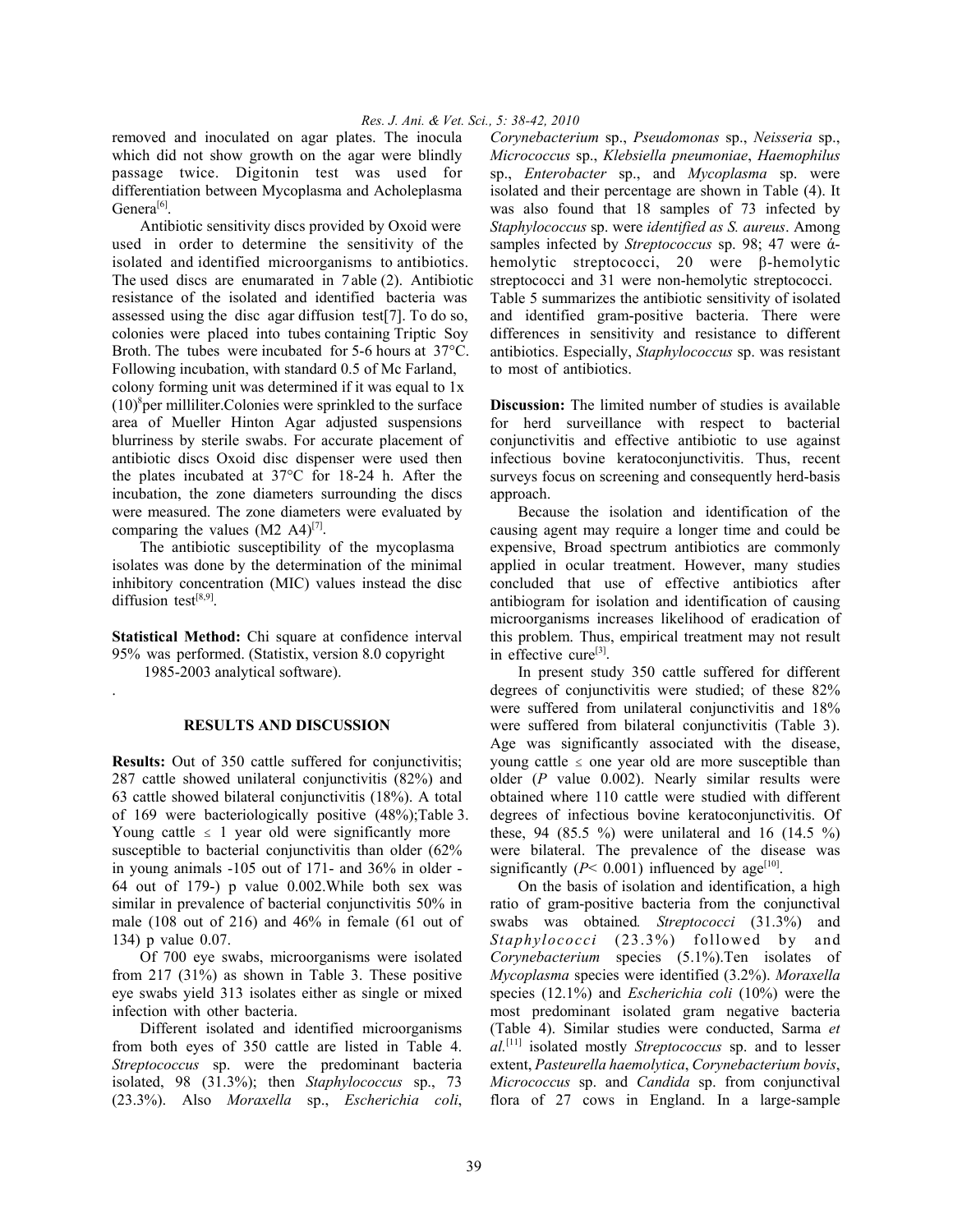epidemiological study carried out in Australia<sup>[3]</sup>, it was shown that gram-positive bacteria predominated (54.4%). Other bacteria were *Corynebacterium* sp. (27.4%), *Moraxella nonliquefaciens* (26.9%), *Neisseria catarrhalis* (10.5%), *Acinetobacter sp*. (8.0), *Moraxella bovis* (6.5%), *Coliform sp.* (6.5%) and *Bacillus* sp. (1.3%). In France *Moraxella bovis* was isolated from conjunctival swabs of 16 cows with infectious bovine keratoconjunctivitis $(82.3\%)^{[12]}$ . While in another research *Chalamydia* species was recovered from 103 (66%) among 156 cows' conjunctival samples and lesser extent, *Moraxella bovis*, *Neisseria catarrhalis*, and *Corynebacterium bovis*. [13]

Concerning the antibiotic sensitivity test, (Table 5) it was found that isolated *Staphylococcus* species were highly resistant. Danofloxacin, lincomycin, enrofloxacin, gentamicin, erythromycin and kanamycin were highly effective whereas amoxicillin/clavulanic acid, ampicillin/sulbactam and oxytetracycline were moderately effective. Most bacteria were resistant to sulpha/Trimethoprim, chloramphenicol and Cefuroxime. Nearly similar results were obtained where the sensitivity of bacteria to different antibiotics was different<sup>[14]</sup>. Isolated *Staphylococcus* species were highly resistant to antibiotics. Danofloxacin, gentamicin and kanamycin were sensitive whereas

| Animals                                                                                                            |                         | <b>Total Numbers</b> |                                          |            |                                   |                       |  |  |  |  |
|--------------------------------------------------------------------------------------------------------------------|-------------------------|----------------------|------------------------------------------|------------|-----------------------------------|-----------------------|--|--|--|--|
| Male calves $\leq 1$ year old                                                                                      |                         | 101                  |                                          |            |                                   |                       |  |  |  |  |
| Female calves ≤1 year old                                                                                          |                         | 70                   |                                          |            |                                   |                       |  |  |  |  |
| Bull $>1$ year old                                                                                                 |                         | 115                  |                                          |            |                                   |                       |  |  |  |  |
| Heifers $&$ cows $> 1$ year old                                                                                    |                         | 64                   |                                          |            |                                   |                       |  |  |  |  |
| Total                                                                                                              |                         |                      |                                          |            | 350                               |                       |  |  |  |  |
| Table 2: Antibiotic discs used for sensitivity test                                                                |                         |                      |                                          |            |                                   |                       |  |  |  |  |
| Antibiotic<br>Symbol                                                                                               |                         | concentration        | Antibiotic                               | Symbol     | concentration                     |                       |  |  |  |  |
| Cefuroxime<br><b>CXM</b>                                                                                           |                         | $30\mu$ g            | Sulpha/Trimethoprim                      | <b>SXT</b> | $23.75 + 1.25 \mu$ g.             |                       |  |  |  |  |
| Danofloxacin                                                                                                       | <b>DAN</b><br>$30\mu$ g |                      | Enrofloxacin                             | <b>ENR</b> | $10\mu$ g                         |                       |  |  |  |  |
| Erythromycin                                                                                                       | E                       | $15\mu$ g            | Kanamycin                                | K          | $30\mu$ g                         |                       |  |  |  |  |
| Lincospectin                                                                                                       | MY                      | $10\mu$ g            | Amoxicillin/Clavulanic acid              | AMC        | $20/10 \mu g$                     |                       |  |  |  |  |
| Gentamicin                                                                                                         | <b>CM</b>               | $10\mu$ g            | Oxytetracyline                           | ОT         | $30\mu$ g                         |                       |  |  |  |  |
| Chloramphenicol                                                                                                    | C<br>$30\mu g$          |                      | Ampicillin/Sulbactam                     | <b>SAM</b> | $10/10 \mu g$                     |                       |  |  |  |  |
| Table 3: Proportion of positive animals to total number of examined animals with total number of positive samples. |                         |                      |                                          |            |                                   |                       |  |  |  |  |
| Animals                                                                                                            |                         |                      | Total numbers of positive animals        |            | Total numbers of positive samples |                       |  |  |  |  |
|                                                                                                                    |                         |                      | ----NO------------------------<br>$-2/2$ |            |                                   |                       |  |  |  |  |
| Male calves $\leq 1$ year old                                                                                      |                         | 66                   | 65%                                      |            | 96                                | 48%                   |  |  |  |  |
| Female calves $\leq 1$ year old                                                                                    |                         | 39                   | 56%                                      |            | 41                                | 29%                   |  |  |  |  |
| Bull >1 year old                                                                                                   |                         | 42                   | 37%                                      |            | 57                                | 25%                   |  |  |  |  |
| Heifers $& \text{cows} > 1 \text{ year old}$                                                                       |                         | 22                   | 19%                                      |            | 23                                | 18%                   |  |  |  |  |
| Total                                                                                                              |                         | 169                  | 48%                                      |            | 217                               | 31%                   |  |  |  |  |
| Table6: The Isolation rate of different microorganisms.                                                            |                         |                      |                                          |            |                                   |                       |  |  |  |  |
| Microorganism                                                                                                      |                         |                      | The number of microorganism              |            |                                   | Isolation rate $(\%)$ |  |  |  |  |
| Staphylococcus sp                                                                                                  |                         |                      | 73                                       |            | 23.3                              |                       |  |  |  |  |
| S. aureus                                                                                                          |                         |                      | 18                                       |            | 5.7                               |                       |  |  |  |  |
| Streptococcus sp.                                                                                                  |                         |                      | 98                                       |            | 31.3                              |                       |  |  |  |  |
| alpha hem strept                                                                                                   |                         |                      | 47                                       |            | 15                                |                       |  |  |  |  |
| beta hem strept                                                                                                    |                         |                      | 20                                       |            | 6.4                               |                       |  |  |  |  |
| non hem strept                                                                                                     |                         |                      | 31                                       |            | 9.9                               |                       |  |  |  |  |
| Micrococcus sp                                                                                                     |                         |                      | $\overline{7}$                           |            | 2.2                               |                       |  |  |  |  |
| Corynebacterium sp                                                                                                 |                         |                      | 16                                       |            | 5.1                               |                       |  |  |  |  |
|                                                                                                                    |                         |                      |                                          |            |                                   |                       |  |  |  |  |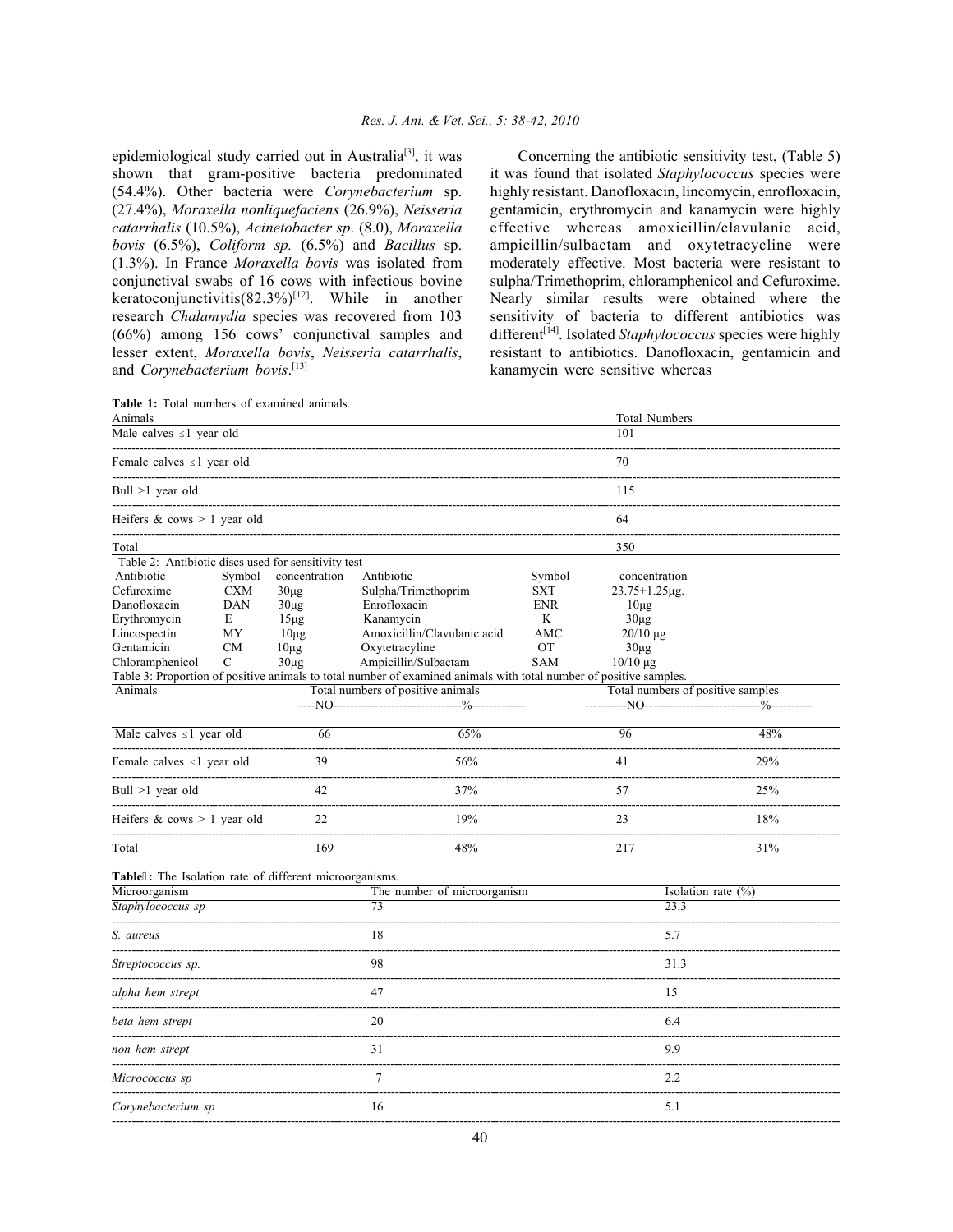| Res. J. Ani. & Vet. Sci., 7<5:/64.'4232 |
|-----------------------------------------|
|-----------------------------------------|

| Vcdrg'6 <continue< th=""><th></th><th></th><th></th><th></th><th></th><th></th><th></th><th></th><th></th><th></th><th></th><th></th></continue<> |                |               |                   |                |               |                |                |                  |                  |                |             |             |  |  |
|---------------------------------------------------------------------------------------------------------------------------------------------------|----------------|---------------|-------------------|----------------|---------------|----------------|----------------|------------------|------------------|----------------|-------------|-------------|--|--|
| Moraxella sp.                                                                                                                                     |                |               |                   | 38             |               |                |                |                  |                  | 12.1           |             |             |  |  |
| Escherichia coli                                                                                                                                  | 31             |               |                   |                |               |                |                | 10               |                  |                |             |             |  |  |
| Pseudomonas sp.                                                                                                                                   | 15             |               |                   |                |               |                |                | 4.8              |                  |                |             |             |  |  |
| Klebsiella pneumoniae                                                                                                                             | 7              |               |                   |                |               |                |                | 2.2              |                  |                |             |             |  |  |
| Neisseria sp.                                                                                                                                     | 10             |               |                   |                |               |                | 3.2            |                  |                  |                |             |             |  |  |
| Haemophilus sp                                                                                                                                    | 4<br>1.3       |               |                   |                |               |                |                |                  |                  |                |             |             |  |  |
| Enterobacter                                                                                                                                      | 1.3<br>4       |               |                   |                |               |                |                |                  |                  |                |             |             |  |  |
| Mycoplasma sp.                                                                                                                                    | 10<br>3.2      |               |                   |                |               |                |                |                  |                  |                |             |             |  |  |
| Total                                                                                                                                             | 100 %<br>313   |               |                   |                |               |                |                |                  |                  |                |             |             |  |  |
|                                                                                                                                                   |                |               |                   |                |               |                |                |                  |                  |                |             |             |  |  |
| Vedry'7 <antibiotic bacterial="" for="" identified="" isolates<br="" sensitivity="" test="" the=""><b>Antibiotic Symbols</b></antibiotic>         | DAN            | <b>CM</b>     | K                 | <b>ENR</b>     | E             | MY             | <b>OT</b>      | AMC              | <b>SAM</b>       | $\overline{C}$ | <b>SXT</b>  | <b>CXM</b>  |  |  |
| Bacteria (no. isolates)<br>Staphylococcus sp (55)                                                                                                 | (%)<br>43 (78) | (%)<br>35(63) | $(\% )$<br>32(58) | (%)<br>39 (70) | (%)<br>31(56) | (%)<br>42 (76) | (%)<br>18 (33) | $(\%)$<br>30(54) | $(\%)$<br>29(53) | (%)<br>1(2)    | (%)<br>3(5) | (%)<br>0(0) |  |  |
|                                                                                                                                                   |                |               |                   |                |               |                |                |                  |                  |                |             |             |  |  |
| Staph. aureus (18)                                                                                                                                | 10(56)         | 6(33)         | 5(28)             | 7(39)          | 5(28)         | 8(44)          | 2(11)          | 4(22)            | 3(17)            | 0(0)           | 0(0)        | 0(0)        |  |  |
| $\alpha$ - hem strept sp (47)                                                                                                                     | 40 (85)        | 38 (81)       | 37(79)            | 39 (83)        | 36(77)        | 40 (85)        | 21(45)         | 33 (70)          | 36(77)           | 0(0)           | 5(11)       | 1(2)        |  |  |
| $\beta$ - hem strept sp (20)                                                                                                                      | 18 (90)        | 15(75)        | 14 (70)           | 17(85)         | 14(70)        | 17(85)         | 9(45)          | 13 (65)          | 12(60)           | 2(10)          | 4(20)       | 1(5)        |  |  |
| non hem strept sp.(31)                                                                                                                            | 31(100)        | 27(87)        | 26(83)            | 27 (87)        | 26(83)        | 28 (90)        | 21(67)         | 24(77)           | 23(74)           | 6(19)          | 9(29)       | 3(10)       |  |  |
| Micrococcus sp (7)                                                                                                                                | 7(100)         | 7(100)        | 5(71)             | 6(86)          | 7(100)        | 5(71)          | 4(57)          | 7(100)           | 5(71)            | 2(29)          | 3(43)       | 4(57)       |  |  |
| Corynebact. sp (16)                                                                                                                               | 16(100)        | 14(87)        | 12(75)            | 15 (93)        | 16(100)       | 16 (100)       | 12(75)         | 14 (87)          | 12(75)           | 1(6)           | 4(25)       | 3(19)       |  |  |
| Moraxella sp. (38)                                                                                                                                | 38 (100)       | 35(92)        | 38 (100)          | 38 (100)       | 33 (87)       | 38 (100)       | 33 (87)        | 36 (94)          | 35(92)           | 15 (39)        | 10(26)      | 19(50)      |  |  |
| Escherichia coli (31)                                                                                                                             | 26(84)         | 29 (94)       | 27(87)            | 26(84)         | 26 (84)       | 26 (84)        | 28 (90)        | 27(87)           | 23(74)           | 12(38)         | 10(32)      | 16(51)      |  |  |
| Pseudomonas sp. (15)                                                                                                                              | 14(93)         | 14 (93)       | 13 (87)           | 13 (87)        | 14 (93)       | 14 (93)        | 4(26)          | 10(66)           | 5(33)            | 1(7)           | 5(33)       | 15 (100)    |  |  |
| Kleb. Pneumoniae (7)                                                                                                                              | 7(100)         | 5(71)         | 7(100)            | 7(100)         | 5(71)         | 7(100)         | 1(14)          | 4(57)            | 4(57)            | 0(0)           | 0(0)        | 4(57)       |  |  |
| Mycoplasma sp. (10)                                                                                                                               | 10(100)        | 8(80)         | 10(100)           | 10(100)        | 8(80)         | 10(100)        | 9(90)          | 0(0)             | 0(0)             | 0(0)           | 0(0)        | 3(30)       |  |  |
| Neisseria sp. (10)                                                                                                                                | 10(100)        | 9(90)         | 10(100)           | 10(100)        | 10(100)       | 10(100)        | 7(70)          | 8(80)            | 9(90)            | 3(30)          | 4(40)       | 4(40)       |  |  |
| Haemophilus sp (4)                                                                                                                                | 4(100)         | 4(100)        | 4(100)            | 4(100)         | 3(75)         | 4(100)         | 2(50)          | 3(75)            | 3(75)            | 0(0)           | 1(25)       | 2(50)       |  |  |
| Enterobacter. sp (4)                                                                                                                              | 4(100)         | 4(100)        | 4(100)            | 4(100)         | 4(100)        | 4(100)         | 3(75)          | 4(100)           | 4(100)           | 2(50)          | 1(25)       | 2(50)       |  |  |

amoxicillin/clavulanic acid and ampicillin/sulbactam were moderately sensitive<sup>[14]</sup>. Most bacteria were resistant to penicillin G and cefaperazon. While it was found that chloramphenicol was the most effective antibiotic in other study<sup>[11]</sup>. Mycoplasma isolates were highly sensitive to Danofloxacin, kanamycin, lincomycin and enrofloxacin, moderately sensitive to oxytetracycline, gentamicin and erythromycin and highly resistant to amoxicillin/clavulanic acid, ampicillin/sulbactam and sulpha/Trimethoprim. All of the mycoplasmas are resistant to beta-lactames because of the lack of the cell wall. The same resistance can be observed to nalidixic acid, polymyxin, rifamycin, trimethoprim and to sulfonamides<sup>[15]</sup>. Mycoplasmas is sensitive to antibiotics, which inhibit the protein or nucleic acid synthesis. The most effective antibiotics are the pleuromutilins (tiamulin, valnemulin) and the fluoroquinolones $[16]$ . The tetracyclines, the macrolids and the aminoglycosides used to be good against mycoplasma, but lately there are elevated numbers of resistant strains<sup>[17,18]</sup>.

#### **TGHGTGPEGU**

- 1. Brown, M.H., A.H. Brightman, B.W. Fenwick and MA. Rider, 1998. Infectious bovine keratoconjunctivitis: a review. J Vet Intern Med 12(4): 259-266.
- 2. Ward, J.K. and M.K. Nielson, 1979. Pinkeye (bovine infectious keratoconjunctivitis) in beef cattle. J Anim Sci., 49(2): 361-366.
- 3. Maggs, D.J., Miller, P.E and R. Ofri, 2008. Basic Diagnostic Techniques. In: Slatter's Fundamentals of Veterinary Ophthalmology. 4<sup>th</sup> Ed., Saunders, USA, pp: 81-106.
- 4. Biberstein, L.E. and Y.C. Zee, 1990. Review of Veterinary Micobiology. Blackwell Scientific Publications, Oxford., pp: 297-330.
- 5. Cottew, G.S. and R.H. Leach, 1969. Mycoplasmas of cattle, sheep and goats. In: the mycoplasmatales and L-phase of bacteria. Ed. Hayflick, Edinburgh. UK. pp: 527-570.